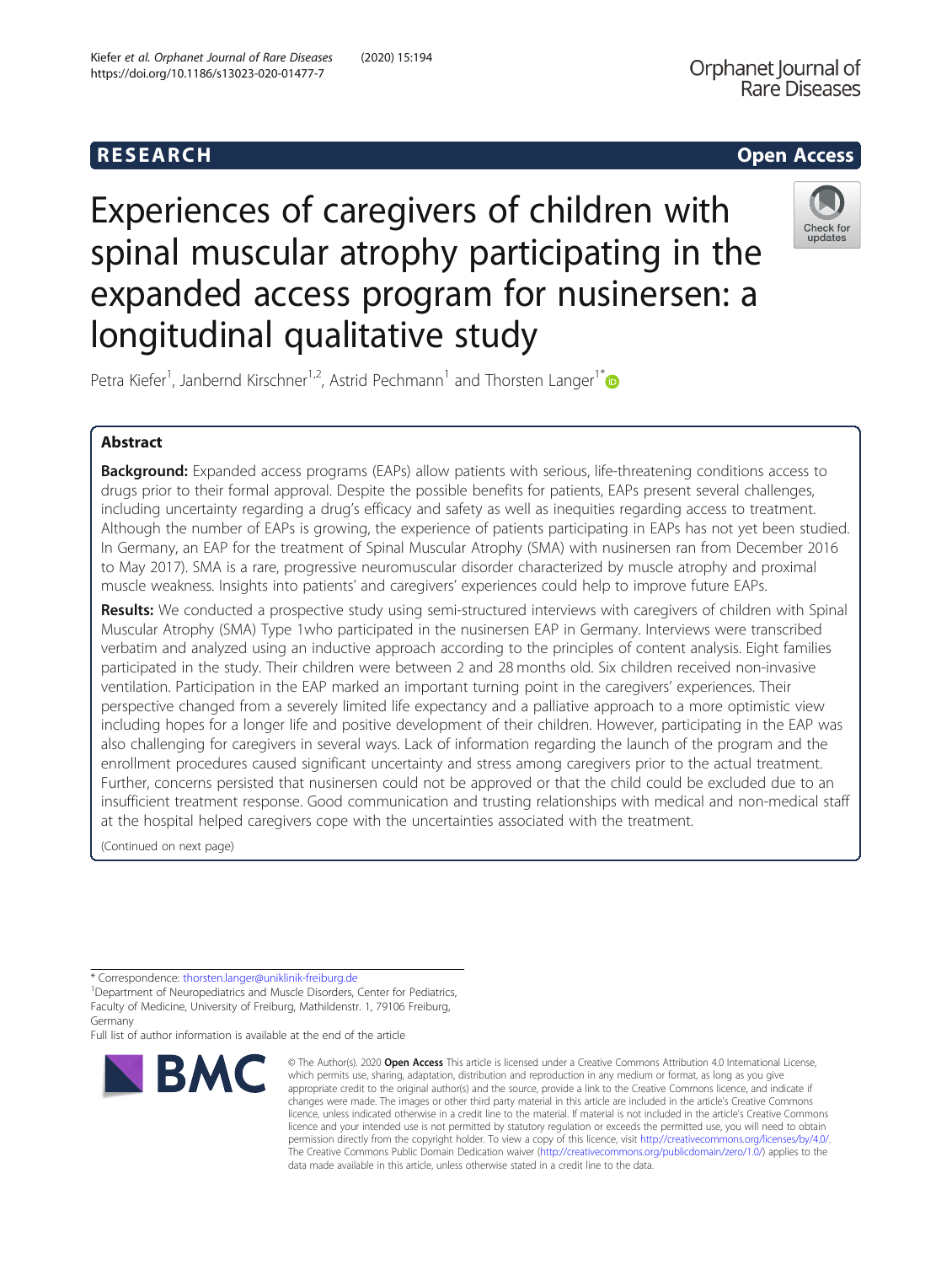#### (Continued from previous page)

**Conclusion:** From the caregivers' perspective, there was no alternative to participating in the EAP for nusinersen. All participants were positive regarding their decision to participate. However, this study suggests that developing procedures to increase speed and transparency and to ensure fairness could help to further improve the system of EAPs as a way to provide urgently needed care to highly vulnerable patients.

Keywords: Spinal muscular atrophy, Nusinersen, Expanded Access program, Compassionate care program, Qualitative research, Interview study, Patient experience

#### Introduction

Expanded access programs (EAPs) allow patients with serious, life-threatening conditions access to drugs prior to their formal approval. Patients may enter an EAP when there is no opportunity to enroll in a clinical trial and when there is no satisfactory alternative treatment available [\[1](#page-8-0), [2](#page-8-0)]. In Europe, the European Medicines Agency (EMA) provides recommendations on how to administer, distribute and use medicines for EAPs. However, the member states decide independently if, when and how they open or register EAPs [[3\]](#page-8-0). In the United States, the Federal Food and Drug Administration (FDA) decides whether EAPs are launched. Between 1989 and 2016, 398 EAPs have been registered on the platform [clinicaltrials.gov](http://clinicaltrials.gov), offering treatment for 460 different conditions internationally. Although regulatory approval is envisaged for most drugs provided via EAPs, only 76% of the administered drugs eventually received approval by the FDA [\[4](#page-8-0)].

Recently, the EAP model has received increased attention and has stimulated controversial debates [\[5](#page-8-0)]. Supporters argue that the length of time necessary to develop a new drug  $(7-8$  years on average  $[6]$  $[6]$ ) is too long in the context of severely debilitating and lifelimiting diseases. EAPs therefore enable patients to receive a newly developed drug even though uncertainty regarding its efficacy and safety persists. Despite the potential benefits for participating patients, concerns have been raised about EAPS and they present several challenges [[7\]](#page-8-0). First, decisions concerning EAPs are made at the country-level, which means that access can differ markedly between nations. Indeed, the patient organization for Rare Diseases Europe (EURORDIS) found a time difference of more than 3 years between member states opening EAPs for a specific drug within the European Union. EURORDIS therefore demands improvements to ensure equal access to EAPs independent of a patient's place of living [[8\]](#page-8-0). Second, manufacturers decide independently to participate in an EAP and make the medicine available. Manufacturers have to weigh up costs for drug production and administration, marketing considerations, legal and regulatory aspects in their decision process [\[7](#page-8-0)]. Third, clinicians need to shoulder an additional administrative burden by mobilizing resources in their facility and/or supporting patients and caregivers in the enrollment process [[9\]](#page-8-0).

In 2016, EAPs for nusinersen to treat patients with Spinal Muscular Atrophy (SMA) Type 1 were initiated in several European countries and the US [\[10\]](#page-8-0). SMA is a progressive neuromuscular disorder characterized by muscular atrophy and proximal muscle weakness. SMA has an incidence of 1:10.000 and is the most common genetic cause of death in children. Without treatment or respiratory support, patients with the most severe phenotype (SMA Type 1) usually die within the first 2 years of life [[11](#page-8-0)]. Prior to the availability of drug treatment for SMA, there was no hope for parents that the clinical condition of their child would improve because the natural course of the disease is invariably progressive. They were faced with complex decisions concerning respiratory support or feeding via percutaneous endoscopic gastrostomy [\[12](#page-8-0)–[14](#page-8-0)]. Nusinersen is a drug which might change the course of the disease significantly. The placebo-controlled phase III trial was terminated early after interim analysis showed that patients in the treatment group showed positive motor development and better survival [\[15\]](#page-8-0).

Patient organizations have been a driving force in the development of EAPs since the AIDS epidemic in the 1980s. However, from a patients' perspective, EAPs are associated with uncertainties on multiple levels, including the safety and efficacy of the drug, the access to an EAP (where and when) and treatment continuity after the end of the program. Despite the growing number of EAPs, the experience of patients participating in EAPs has not yet been studied. The aim of this study was to explore the experiences of caregivers whose child was diagnosed with SMA type 1 and who participated in the EAP for nusinersen in Germany. We anticipated that caregivers whose children had a life-threatening disease and who (suddenly) gain access to a possibly life-saving treatment live through a challenging experience, which might change over the course of the program. We therefore conducted a prospective qualitative interview-study in which we addressed the following research questions:

1. How did caregivers experience the process of getting access to and receiving treatment within the EAP for nusinersen?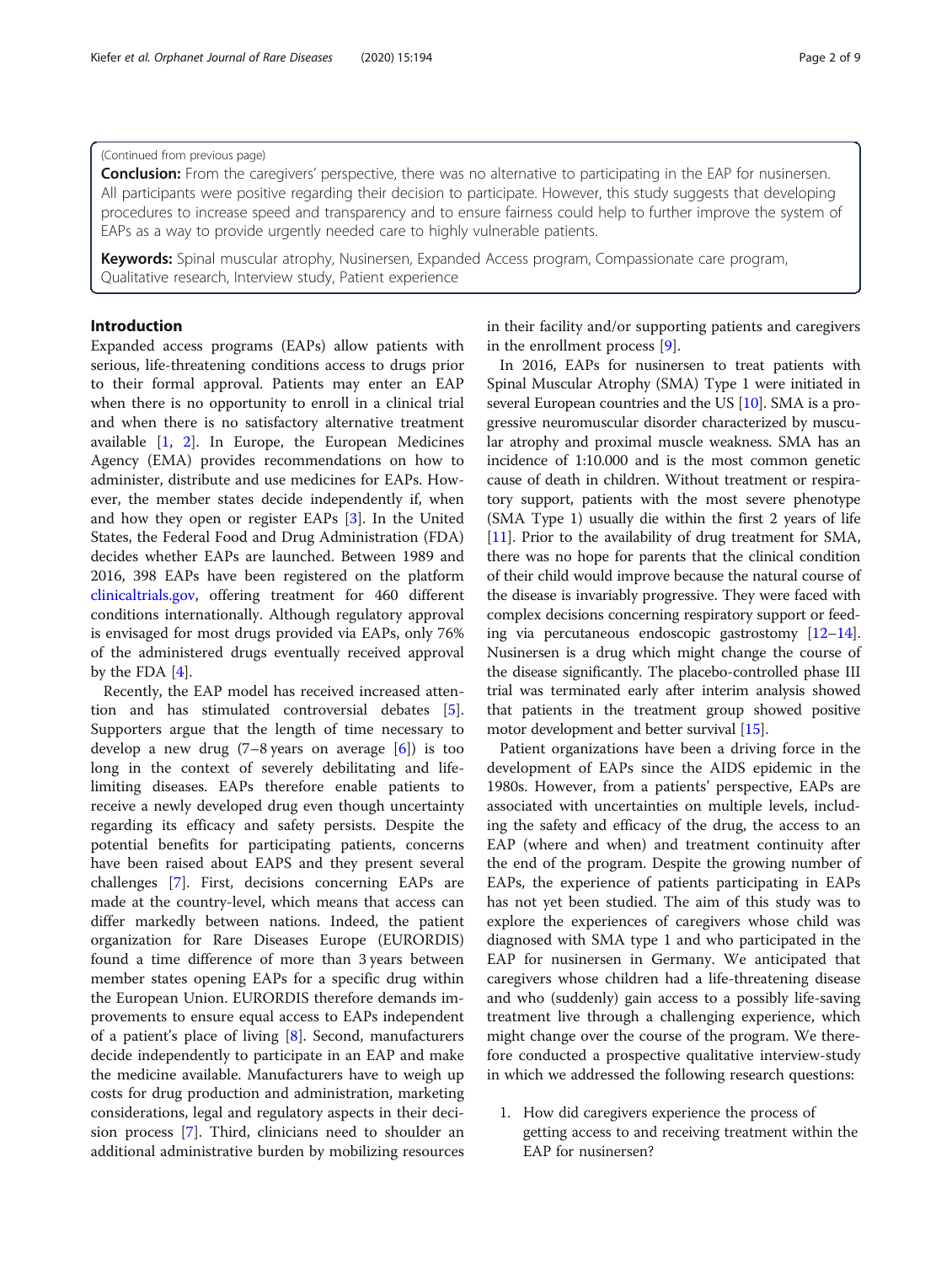2. How did caregivers cope with the limited information regarding benefits and risks of the treatment?

Insights into the experiences of patients and caregivers participating in EAPs could help to further improve the policies and processes associated with EAPs.

#### Methods

For this study, the methods are presented according to the consolidated criteria for reporting qualitative research (COREQ) checklist [[16](#page-8-0)]. We conducted a prospective, qualitative study using repeat interviews at a university medical center in Southwest Germany. It is one of seven centers where nusinersen was offered within the EAP in Germany. The hospital is a large reference center for muscular disorders in Germany and member of the European Reference Network for Rare **Diseases** 

#### Background information regarding the EAP of nusinersen in Germany

Prior to the EAP, the effect of nusinersen had been investigated in a phase III clinical trial for patients with SMA Type I [[15\]](#page-8-0). This trial was terminated early in August 2016 after interim analysis showed higher survival and better motor development in the treatment group. Two months later, the nusinersen EAP was approved by the Federal Institute for Drugs and Medical Devices on October 14, 2016. In November 2016, the first patients received treatment with nusinersen at our hospital. Nusinersen received approval through the EMA on June 1, 2017 and the EAP was closed on May 31, 2016.

Shortly after the approval of the EAP, participating centers and the patient organization "German Society for Muscle Patients" (DGM) set up a strategy to inform patients and direct inquiries. Caregivers were advised to obtain information about participating centers and details regarding the treatment through the DGM. To this end, the DGM established an information bureau, which sought to help direct interested families to the medical centers and avoid duplicate inquiries. Initially three centers with special expertise in neuromuscular diseases offered treatment with nusinersen; the number of centers later rose to seven.The centers collectively published an online statement indicating that decisions about whether and when a patient could be treated could only be made on a case by case basis [\[17\]](#page-8-0). The statement also mentioned that young and less affected patients with SMA Type 1 would be given priority because the evidence for nusinersen's effectiveness was strongest for this group. An additional prerequisite for enrollment was that patients had to apply to their health insurance to cover the costs for drug administration. The statement did not include information regarding the regulatory approval procedure via the EMA or options for ongoing treatment after the end of the EAP.

#### Data collection and analysis

Data were collected December 2016 through May 2017. Interviews were conducted with the patients' caregivers while patients were hospitalized for the treatment with nusinersen. The treatment with nusinersen followed a schedule with predefined treatment days (days 1, 14, 28, 63, 180 followed by injections every 4 months). Patients were admitted to the hospital for each treatment for an average stay of two nights, sincenusinersen was administered intrathecally by a lumbar puncture requiring analgosedation and/or continuous monitoring.

The average age of patients was 15 months (range: 2– 26 months). Most patients required non-invasive ventilation and tube-feeding due to their advanced stage of the disease. The patients' characteristics are shown in Table 1.

As the goal of the study was to reconstruct the caregivers' experience in its development over time, we decided to collect data at three points. We conducted two semi-structured oral interviews: the first on day 14 or day 28 (t0) and the second on day 180 (t2). We also performed a written interview at day 63 (t1). The interviewguide was developed in a multi-disciplinary group, including representatives from child neurology, pediatric nursing and health care research. Interviews consisted of open-ended questions focusing on the experience of participating in the EAP. In each interview we asked caregivers about the current condition of their child and how participating in the EAP impacted related to the child's and families' wellbeing. These questions were repeated during the three interviews, whereas others changed over time. Particularly in the first interview, we explored how caregivers got to know about the EAP and what they were expecting from it. In contrast, in the third interview we asked questions reflecting on how caregivers felt about the EAP when they were looking back and what they thought could have been handled differently. The interview guides are provided as additional material online.

One of the authors (PK) conducted the interviews. PK is a female registered nurse (RN) with experience in child neurology, palliative care and qualitative interviewing. She

**Table 1** patients' characteristics

| Total number of patients  |                    |
|---------------------------|--------------------|
| Female                    |                    |
| Average age at enrollment | 15 months (SD 7.7) |
| Non-invasive ventilation  | 6                  |
| Feeding tube              |                    |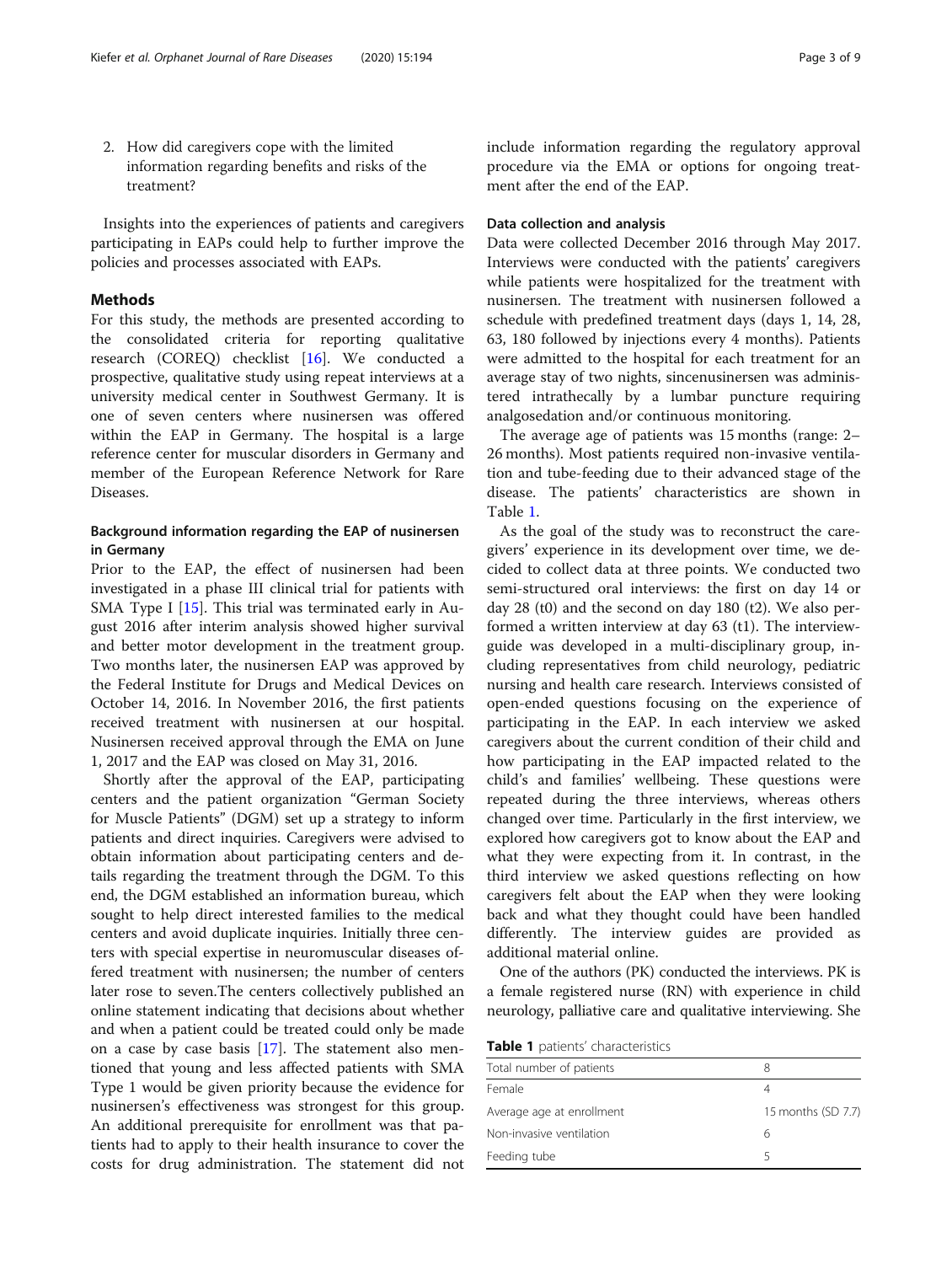did not have a therapeutic relationship with interviewees prior to or during the study period. Interviews were digitally recorded and transcribed verbatim. The database consisted of 348 pages transcripts equaling 654 min of interviews.

PK and TL (MD, male) performed the primary data analysis following an inductive approach according to the standard principles of content analysis [[18,](#page-8-0) [19](#page-8-0)]. During the first phase of the analysis, transcripts were analyzed by open coding. PK assigned preliminary themes and subthemes were assigned to the passages in the transcripts that seemed relevant to the research questions. Next, PK and TL independently reviewed all codes and proposed refined themes and subthemes. Both investigators compared their themes and discussed commonalities and differences. In case of differences, they revisited the original data to refine their interpretations. For each theme, a detailed summary was written to capture nuances and possible relationships to other themes. In the second phase open codes were grouped when they referred to similar themes, e.g. "information". In the third phase, these themes were weighted in a discursive process between PK and TL regarding their relevance for the research questions and hypotheses regarding the relationship of the themes were formulated.

At three stages of the analytical process, interim results were presented to an interprofessional group of researchers to ensure face validity of the emerging themes, to maintain a high level of intersubjectivity and to avoid personal bias.

#### Results

Eighteen families participated in the EAP at our hospital. All caregivers were eligible to participate in the present study. Participation was voluntary and participants received no incentive. Eight families were enrolled in the study. All eight mothers participated in the t0 and t2 oral interviews and the t1 written interviews. In addition, three of the fathers participated in interviews at t0 and two of the fathers participated in interviews at t2. Reasons for non-participation in the study were problems conducting an interview during the hospital stay (some caregivers had to stay with their child continuously), limited German proficiency and lack of interest in participating in the study. One family was considered to be too emotionally burdened to participate in the interviews.

The caregivers' experiences regarding participation in the EAP were embedded in their overall experiences of caring for a child with a complex chronic neurological condition. This overall experience has begun prior to the EAP when children developed their first symptoms or when SMA was first diagnosed and continued after nusinersen received regulatory approval. However, in

this study we focused on those experiences that could be directly linked to the EAP. We identified emergent key themes in our interviews which are presented in the following section. The first 4 themes are organized in a successive order as they were experienced by the participants. Paragraphs 5 and 6 refer to themes without a clear time reference.

#### Life with SMA prior to the EAP

Prior to the EAP caregivers were faced with an invariably progressive and ultimately fatal disease.

"For the past 1.5 years, since [the child] was born our lives were all about her. It was all about spending time with her. I always had in mind: We only have those 2 years." (5a 380)

"We have already thought about funerals. He [the child] really loves trees. When he couldn't sleep I would take him in the baby buggy and walk him in the woods for an hour. This is why we decided to choose a "peace forest" once the hour comes. There he will hear the leaves rustling."(2a 280)

"It was so horrible to see death before your eyes; having to watch my child die." (7b 33)

#### Experiences prior to the enrollment in the EAP

After the initial news that an EAP was in preparation, parents experienced a phase characterized by a high level of uncertainty. Participants described their concern that the EAP would not be launched at all or that it could be too late for their child to benefit. Some participants gave insight in the time of waiting in agony:

"That was a horrible time. I think it was almost worse than waiting for the diagnosis." (5a 163)

"We were hoping for a fast approval. Because every day counts! [ …] that he doesn't deteriorate and stays stable as he was." (6a 140ff)

While all interviewees described their experience of impatiently waiting, others tried to expedite the approval process, as one father described:

"The study [phase III trial] was terminated. The application [for the EAP by the pharmaceutical company] was submitted. They [the pharmaceutical company] published that. Next, nothing happened for four weeks. I asked other parents in our WhatsApp group if we should send inquiries to the authority as a group and make the delay public via Facebook. But people didn't follow. So, I decided to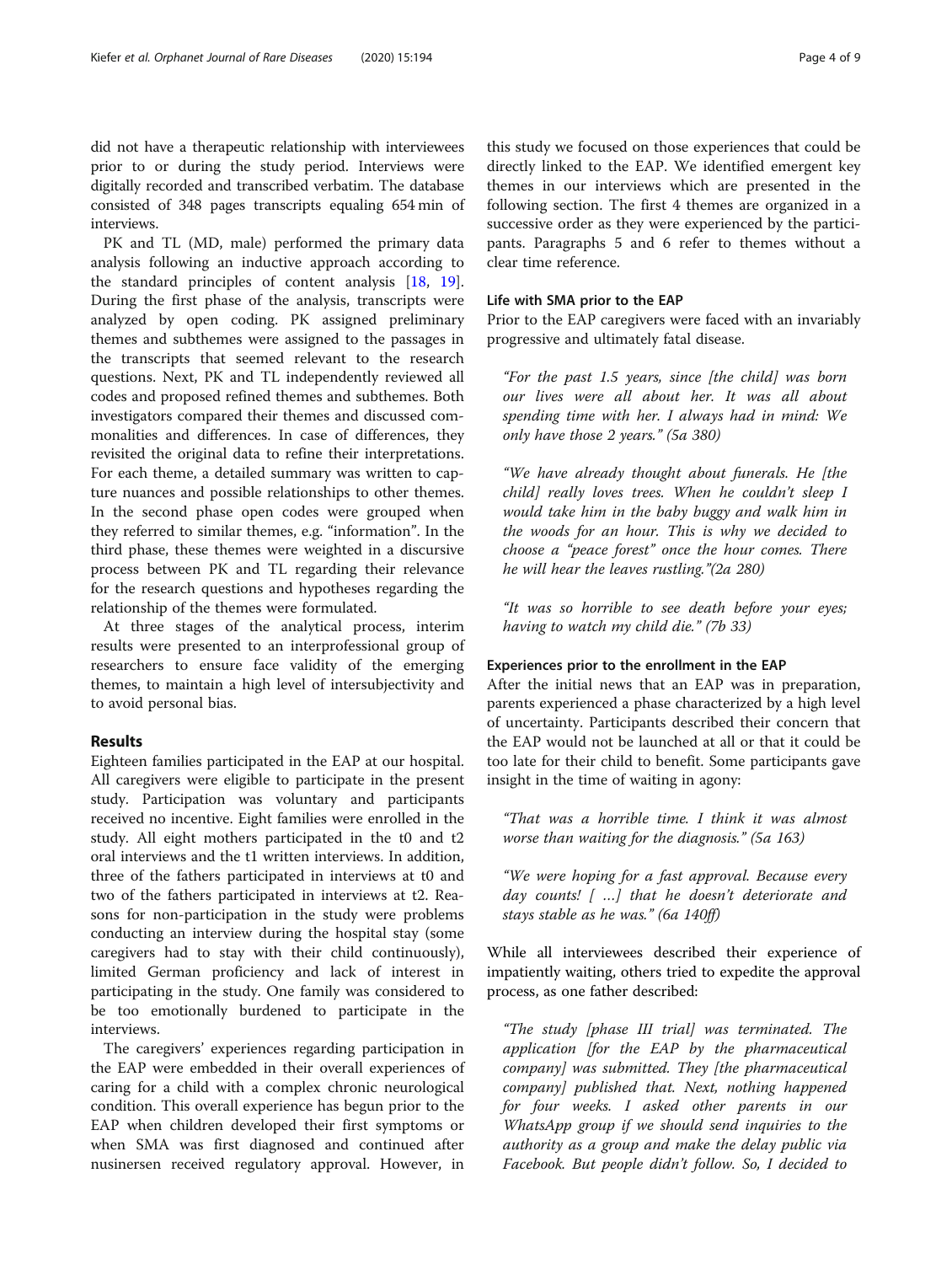pretend to be a doctor and call myself. After I got the right extension number, I called the office several times. Then I found out that the delay was because the consent form had to be finalized. I asked them: "Seriously? You are fighting over a piece of paper on the back of dying children?" Two days later, the EAP got approved."(2a 1134 ff)

After the formal approval of the EAP caregivers experienced another phase of uncertainty because the route for participating in the program was not yet clearly established. Participants experienced the time between the approval of the EAP and the actual start of the treatment as agonizing, being torn between hope for treatment and fear of not being accepted.

"Every day from September when I came back from work I asked "Have they called? Have they called? Have they called?" But they never called. […] And by the beginning of November they said: "You can come and the health insurance agreed, too."(6a 150ff)

#### Experiences after enrollment in the EAP

After patients were enrolled in the EAP, the caregivers' experiences changed on multiple levels. First, the clinical situation of most patients stabilized which had a reassuring effect on caregivers.

"We are really happy about [the child]'s development. He likes to sit on my lap and moves his hands and arms. Right now, we are a little concerned because of a respiratory infection. But this concern is nothing compared to the irrepressible fear we experienced before."(3b 13ff)

Second, participating in the EAP gave caregivers a reason to hope for their child – to hope for a positive development and more independence.

"Head control and sitting [of the child] – this is my realistic dream."(4a 356)

"We are not hoping she can walk or fly or anything else. We do not want to become a super-ballerina. But maybe she can pull herself up one day, or walk a few steps. That she can go to the toilet herself. Then we're happy, that's it."(7a369ff)

Third, these positive effects had a positive impact on the caregivers themselves.

"After the EAP everything calmed down a bit. To be honest, before, our marriage was at times a little critical." (5b 882ff)

Despite the overall improved outlook, several interviewees mentioned areas of persisting uncertainty and fear. These areas included the availability of nusinersen. Some caregivers were worried that nusinersen could not be officially approved in Germany. Other voiced concerns that treatment might be withdrawn if their child did not show sufficient progress.

"I am scared the approving authority could say: Treatment is only available for certain types, or a number of SMN 2 – copies or so. That they could limit access in an extreme way and that she would not be able to participate any more. That is my biggest fear. It would be like a second lethal diagnosis!" (4a 362)

"Every time we are having the physiotherapy test [standardized test for SMA (CHOP Intent) which has been used in phase III studies [\[20](#page-8-0)]] I am thinking "Mhm" - hopefully, she will not be kicked out of the program because she does not show the results they are hoping for." (5a 970 ff)

#### Life with SMA with treatment with nusinersen

After the EAP was launched, the outlook for life for interviewed caregivers changed significantly. The children's clinical situation stabilized and some parents noticed signs of positive motor development. The changes caregivers perceived in their child altered their own experiences as parents.

"Last March, we went to a baby flea market to buy summer clothes for her [the child]. This felt so good and was a huge leap forward. In the past, we only bought clothes in her current size because we were scared she might not get the chance to wear bigger clothes." (1b 46ff)

"Everything has changed, 100%! The feeling of dying is gone. Her breathing is great, 98% and her voice is getting louder!" (7b 15ff).

The radical change from a very limited life expectancy to new perspectives for life was also challenging for some caregivers.

"The news that a drug treatment would be available soon caused quite a mess in our heads at first."(2a 97 ff)

#### Supporting and aggravating factors influencing the adjustment process

All interviewed caregivers valued the opportunity of the EAP to treat their children as it meant they had a chance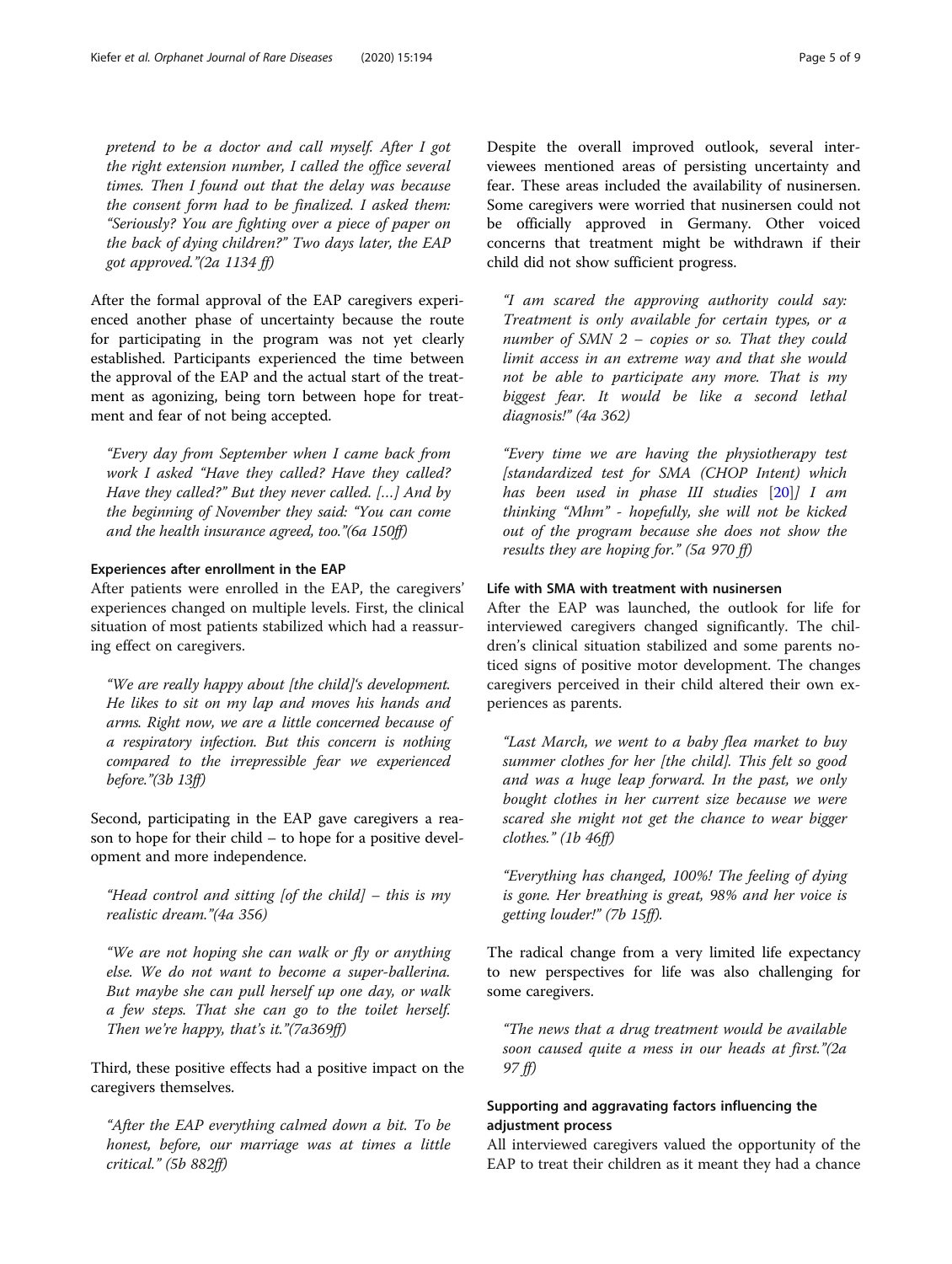to survive and develop. However, this new opportunity required them to make significant adjustments in their perspectives on the lives of their children and themselves. This change can be described as moving from a palliative to therapeutic approach. Through this period of adjustment, caregivers experienced factors they identified as supportive and others thataggravated their situation. An overview of those factors is presented in Table 2. Interestingly, the supporting factors refer to the relationships with doctors and the care team that families were able to develop during their inpatient stays. In contrast, factors aggravating the caregivers' situation can be attributed to authorities, organizations and (unknown) procedures. Seemingly, the perceived lack of transparency and/or contact persons made it difficult for caregivers to act.

#### Solidarity and justice

Several participants expressed their empathy with patients who could not participate in the EAP or who might only get their treatment later.

"All children should get a chance – all children on this earth." (7a, 1153)

"I find it really difficult when I see children who are doing worse than [our child]. I mean it is clear that we want this for [our child]. But then you start thinking: Are we taking a place for a child that might even die because they do not get the treatment fast enough?" (3a 312)

The question of which children should be treated first was also subject of discussions in the social media group, as one participant reported

"Everyone thinks their child should come first. One argued [in the WhatsApp Group] that those who

were older and who had been fighting for so long should be treated first . Whereas I say those who are still able to do something should be treated first because they have a chance that some function comes back. […] Anyway, I wrote she should be careful what she writes. We are all in the same boat. Everyone wants the best for their child and in the end it will be the doctors who decide. We must not tear ourselves apart." (4a 567ff).

#### **Discussion**

In this longitudinal qualitative study we analyzed the experiences of caregivers whose children with SMA 1 participated in the EAP nusinersen at a university medical center in Germany. The opportunity for an effective treatment marked a life-changing turning point for the interviewed caregivers. Their perspective changed from a severely limited life expectancy and a palliative approach to a more optimistic view including hopes for a longer life and a positive development of their children. Despite the uncertainties associated with the treatment, for participants in our study there was no alternative to the decision to treat the child. However, participating in the EAP was also challenging for the caregivers in several ways. Most importantly, lack of information regarding the launch of the program and the enrollment procedures caused significant uncertainty and stress among caregivers prior to the actual treatment. During treatment within the EAP concerns persisted: that nusinersen would not be approved or that the child might be excluded due to an insufficient treatment response. Caregivers mentioned that good information and good relationships with medical and non-medical staff at the hospital helped them to cope with the uncertainties associated with the treatment. Participants also raised concerns regarding equal access to the treatment for

Table 2 Supporting and aggravating factors influencing caregiver's adjustment process

| Supporting  | Good information                                         | "We got all the information [at the Medical Center]. We felt well informed. Really. We spoke about that<br>he will not become a soccer playing child, not going to happen. That's okay. And that you can't really<br>say what will happen. The possible side effects were presented very, very clearly in the information<br>sheet." (2c 179ff) |
|-------------|----------------------------------------------------------|-------------------------------------------------------------------------------------------------------------------------------------------------------------------------------------------------------------------------------------------------------------------------------------------------------------------------------------------------|
|             | Good relationships                                       | "They [doctors on the floor] are asking how it is going? Do you think it is working? How did he do after<br>the puncture? It is a good mixture, they are hopeful, too. But, they are also realistic. They are listening<br>neutrally. No one is promising too much, but they are not pessimistic either."                                       |
|             | Recurring processes during<br>treatment in the hospital  | "The first time it was like "is it going to work? How will he tolerate the medication? The lumbar<br>puncture? Then it worked, and the second time again. That was such a liberating feeling! And now it<br>just works. My wife knows the hospital, I know the hospital. Everyone knows what to do."(2aa 894ff)                                 |
| Aggravating | Lack of information regarding<br>FAP launch              | "No one could say how long it would take to approve the program. And we didn't know how [the<br>child] would do when it started." (1a 74ff)                                                                                                                                                                                                     |
|             | Lack of information regarding<br>enrollment and criteria | "There has to be someone who oversees the whole program and who takes some leadership, that not<br>everyone can do what he thinks is right. Well, I find this hurtful for parents."(5a 941ff)                                                                                                                                                   |
|             | Concerns regarding continuation<br>of treatment          | "If something happens, like a severe side effect for example, they can close down the whole program,<br>just like that." (5c 1322ff)                                                                                                                                                                                                            |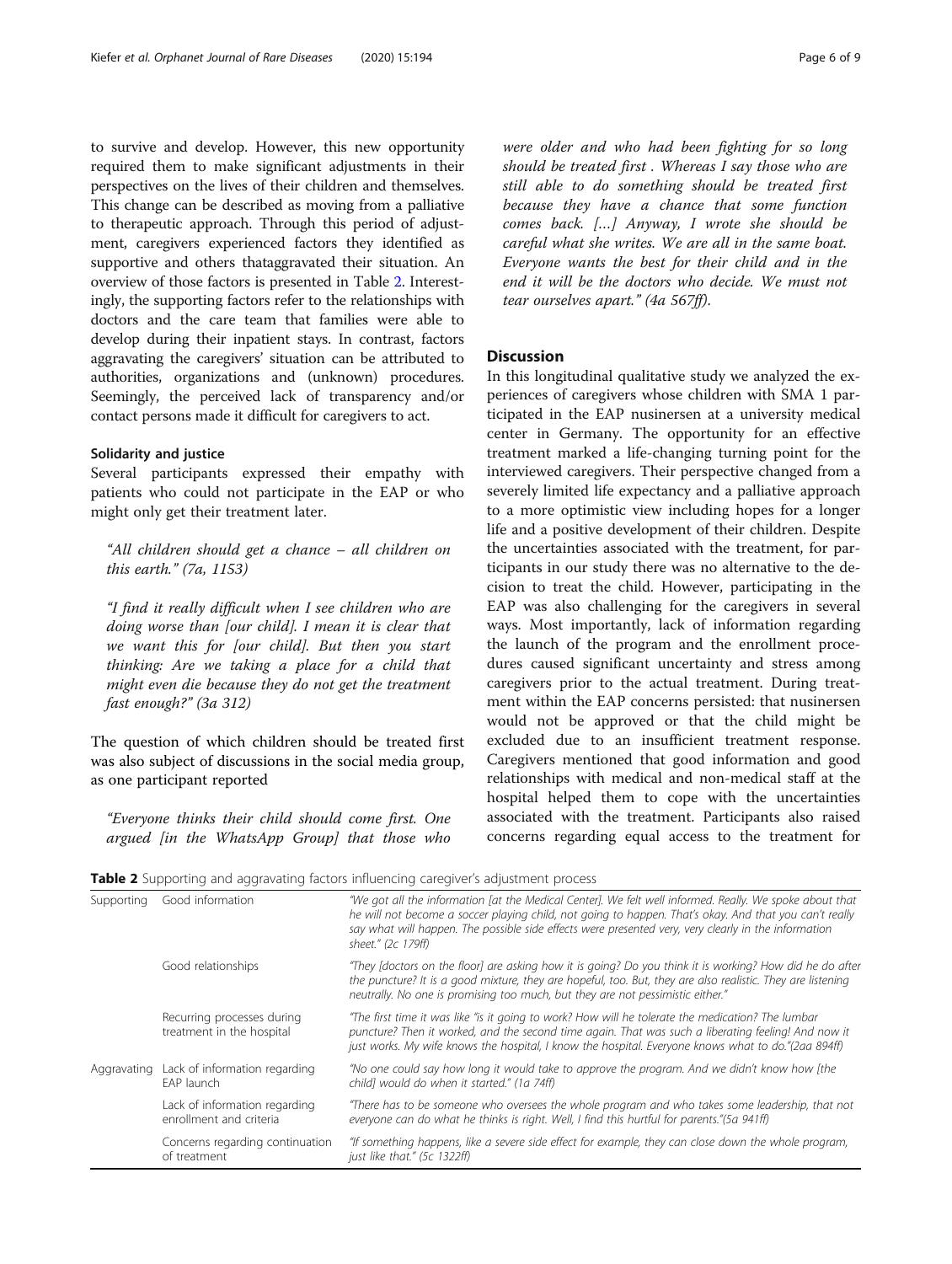patients with different degrees of disease severity and/or country of origin.

To the best of our knowledge, this is the first study analyzing the experiences of caregivers whose children participated in an EAP. In the following section we will discuss 3 aspects which seem of particular significance: emotional burden, decision-making and challenges in providing care.

#### Emotional burden

Some of our findings regarding the caregivers' emotional burden are supported by other studies. Yang et al. analyzed the experience of an anticipatory loss of parents who care for a child with SMA Type 1 [\[21](#page-8-0)]. Their results are comparable to the experiences our participants reported when they referred to the time prior to the enrollment in the EAP. In that study, parents emphasized the meaning of spending time with their child and to "live in the moment" as well as the need to enrich the child's shortened lifetime and an overwhelming helplessness. Other studies have described the considerable psychosocial burden for parents of caring for children with SMA as a life-limiting illness [[22](#page-8-0)–[25](#page-8-0)].

#### Decision-making

The way that patients and caregivers of patients with SMA come to treatment decisions with regard to new treatment options has been subject to two recent studies. Both were conducted among patients with SMA Type II and III and parents of patients with SMA Type 1. Thus they represent a more heterogeneous sample than our study. Paccione et al. interviewed thirteen patients after the approval of nusinersen by the US Food and Drug Administration (FDA) with regard to their perspectives and expectations. Five were not interested in receiving treatment. The others either received treatment or were still in the process of decision-making. The study showed that although no other treatment had been available at the time of the study, participants weighed the potential benefits and risks of the treatment carefully. The authors concluded that better data on treatment effects of nusinersen in different types and states of the disease are needed to support an informed decision by patients [[26](#page-8-0)]. Another survey by Cruz et al. investigated the cost-benefit evaluations of patients with SMA and parents of patients with SMA [\[27](#page-8-0)]. Using hypothetical combinations of potential benefits and risks, the authors confirmed that patients weigh their options carefully and need good information to come to a decision. Both studies emphasize the role of clear and good information for patients regarding a new treatment – even if there is no other treatment option available.

#### Challenges in providing care

Participants in our study expressed that lack of transparency pertaining to the access to treatment, selection criteria and continuation of treatment after the end of the EAP caused considerable stress. These findings resonate with the work of several authors who have analyzed the challenges associated with EAPs from an organizational and ethical perspective. Whilst a comprehensive ethical discussion is beyond the scope of this paper, we would like to highlight three important aspects which resonate with our findings: 1) informed consent, 2) fair patient selection and 3) institutional support for patients and physicians.

- 1) Informed consent: Borysowski et al. point out that informed consent in EAPs can be challenging to obtain for two reasons [[28\]](#page-8-0). First, data on a drug's efficacy and safety can be limited due to its (early) developmental stage. Second, patients participating in an EAP often have a life-threatening condition and the drug provided through the EAP might be their only treatment option. Patients may thus overestimate the benefits and underestimate the risks of the treatment. Therefore effective counseling for patients and caregivers by physicians in the process of informed decision-making seems of particular importance. In our study, several caregivers emphasized the value of good information regarding the treatment that they received from their pediatric neurologists once they were enrolled in the program.
- 2) Fair patient selection: In EAPs, manufacturers can decide what quantities of a drug they provide which raises the question who should receive the treatment [[29\]](#page-8-0). Decisional conflicts can also arise on medical grounds when inclusion and exclusion criteria for the treatment or queuing procedures for prioritizing patients have to be defined [[30](#page-8-0)]. In this study, caregivers reported a high level of stress when they were waiting for official approval of the EAP and for their acceptance in the program at the Medical Center. From their perspective, the approval process and the criteria for enrollment were not transparent which they experienced as disempowering.
- 2) Institutional support for patients and physicians: Caplan et al. report on the experiences of a Compassionate Use Advisory Committee (CompAC) to address some challenges associated with an EAP for the treatment of multiple myeloma with daratumumab  $[31]$  $[31]$  $[31]$ . An international group of experts from medicine, ethics and patient advocacy provided support to a manufacturer with reviewing patient requests and make recommendations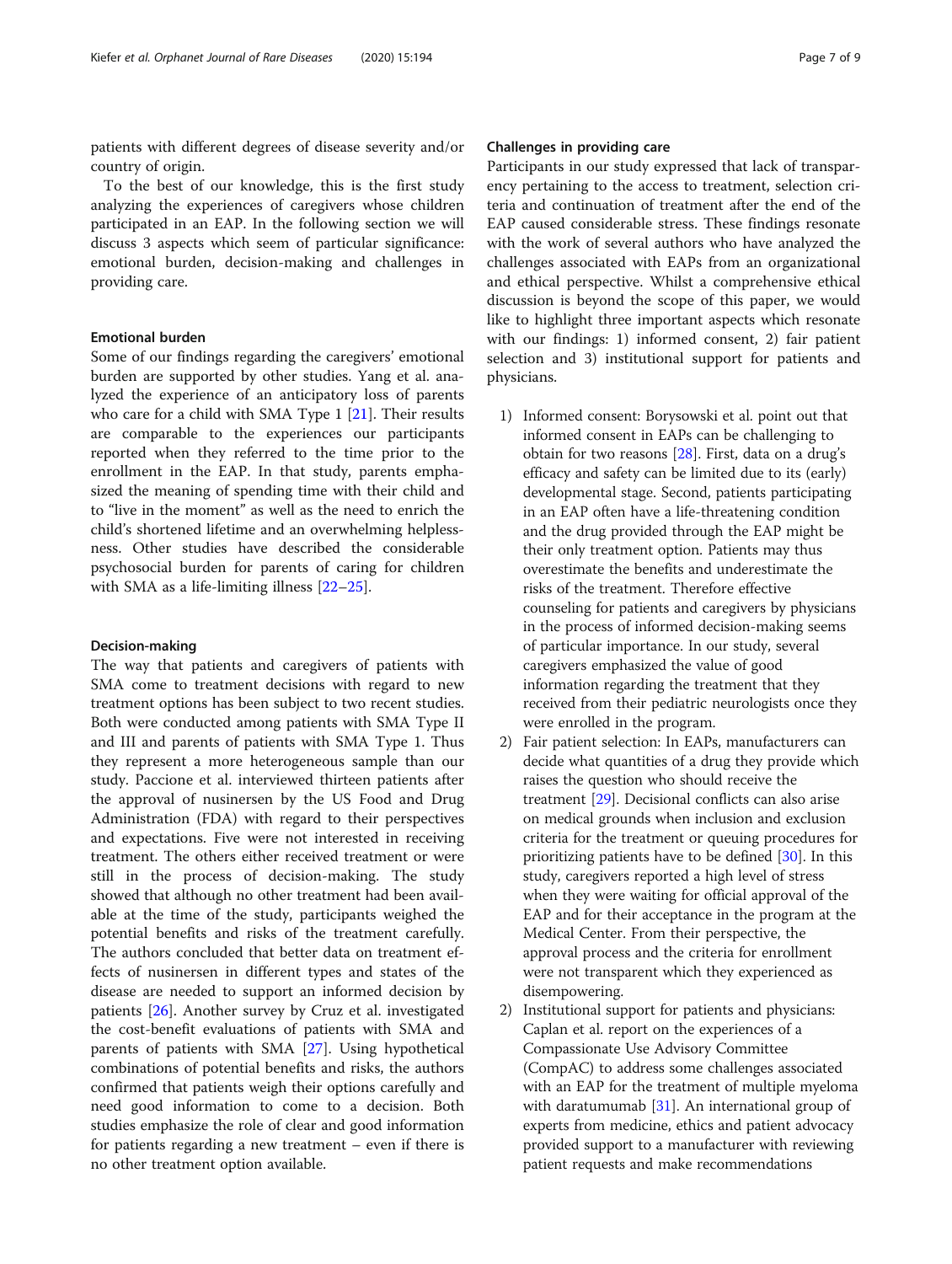regarding the treatment with the drug. The overall experience was positive, as the committee was able to make recommendations independently and quickly. Participants in our study addressed the patient organization DGM for information regarding the nusinersen EAP. However, decisions regarding EAP enrollment were made in each medical center independently. Thus caregivers had to deal with different institutions and uncertainty persisted. Participants also voiced concerns regarding the perceived injustice of the fact that patients with SMA from other countries did not have a chance to receive treatment. Although the daratumumab EAP shows important differences with the nusinersen EAP, e.g. diagnosis and age of patients, it seems that an independent advisory board could help to improve the situation for patients and caregivers by facilitating structured, interdisciplinary discussions with transparent decisions across several institutions or even countries. However, such a committee requires funding to provide the necessary resources.

This study has several limitations. First, participants were recruited in a single center. Interviews with caregivers of patients who received treatment at another center might have helped to explore a wider range of experiences related to the EAP. Second, it seems likely that caregivers' experiences within the EAP were positively influenced by the positive effect of the treatment on their children's health status. If treatment with nusinersen had shown no effect this could have reflected on the caregivers' experiences within the EAP. Therefore it seems worthwhile to study experiences of caregivers whose children participate in EAPs with less effective treatment in order to differentiate the two influences in the future. Third, we interviewed caregivers who were not patients themselves, and caregivers' experiences should not be conflated with those of patients. For these reasons, one cannot generalize our results to patients participating in other EAPs. However, we argue that it can be assumed that patients who participate in EAPs generally have severe, life-threatening conditions and a shortened life expectancy. They therefore represent a particularly vulnerable group of patients. Further, they have to make decisions on a less-than-optimal availability of information regarding the risks and benefits of the treatment. For these two reasons, policy makers, manufacturers and clinicians should strive to develop procedures that guarantee

– that decisions regarding the EAP approval are made in a transparent way and as swiftly as possible to minimize uncertainty and

– that enrollment criteria and procedures are developed and communicated in a coordinated and unambiguous way to avoid duplicate requests and to promote fairness among patients.

Engaging patient organizations in the development of such procedures could help to take these considerations into account on a policy level.

#### Conclusion

Getting access to nusinersen treatment through the EAP was invaluable to the caregivers interviewed in this study. However, lack of information and uncertainty regarding the approval of the EAP and the enrollment process created considerable uncertainty and stress for caregivers who were already in a vulnerable position. Developing procedures to increase speed and transparency and to ensure fairness could help to further improve the system of EAPs as a way to provide urgently needed care to vulnerable patients.

#### Acknowledgements

The authors thank the caregivers who participated in this study for sharing their insights. They are also grateful for the participants of the healthcare research group at Freiburg Children's Hospital for their feedback and advice. In addition, we want to thank the Center Neuromuscular Diseases, Freiburg Center for Rare Diseases for supporting this study. Finally, the authors want to thank Anneke Haddad, PhD for her help in finalizing the manuscript.

#### Authors' contributions

Conception and design: PK, AP, JBK, TL; acquisition of data: PK; analysis and interpretation of data: PK, TL drafting of the manuscript PK, TL; final approval: all authors.

#### Funding

This study was funded by the Department for Neuropediatrics and Muscular Disorders, University Medical Center Freiburg, Germany.

#### Availability of data and materials

The datasets analyzed during the current study available from the corresponding author on reasonable request.

#### Ethics approval and consent to participate

The study was approved by the Medical Center University Freiburg ethics committee (Reference Number 578/16). Informed consent was received from all participants.

#### Consent for publication

Not applicable.

#### Competing interests

PK has no competing interests to disclose. AP reports personal fees for presentations and training activities from Biogen, outside the submitted work; JK reports grants, personal fees, and nonfinancial support from Biogen; grants, personal, fees and nonfinancial support from Roche; personal fees and nonfinancial support from Avexis, outside the submitted work; TL participated in a sponsored workshop by Biogen.

#### Author details

<sup>1</sup>Department of Neuropediatrics and Muscle Disorders, Center for Pediatrics, Faculty of Medicine, University of Freiburg, Mathildenstr. 1, 79106 Freiburg, Germany. <sup>2</sup>Department of Neuropediatrics, University Children's Hospital Bonn, Bonn, Germany.